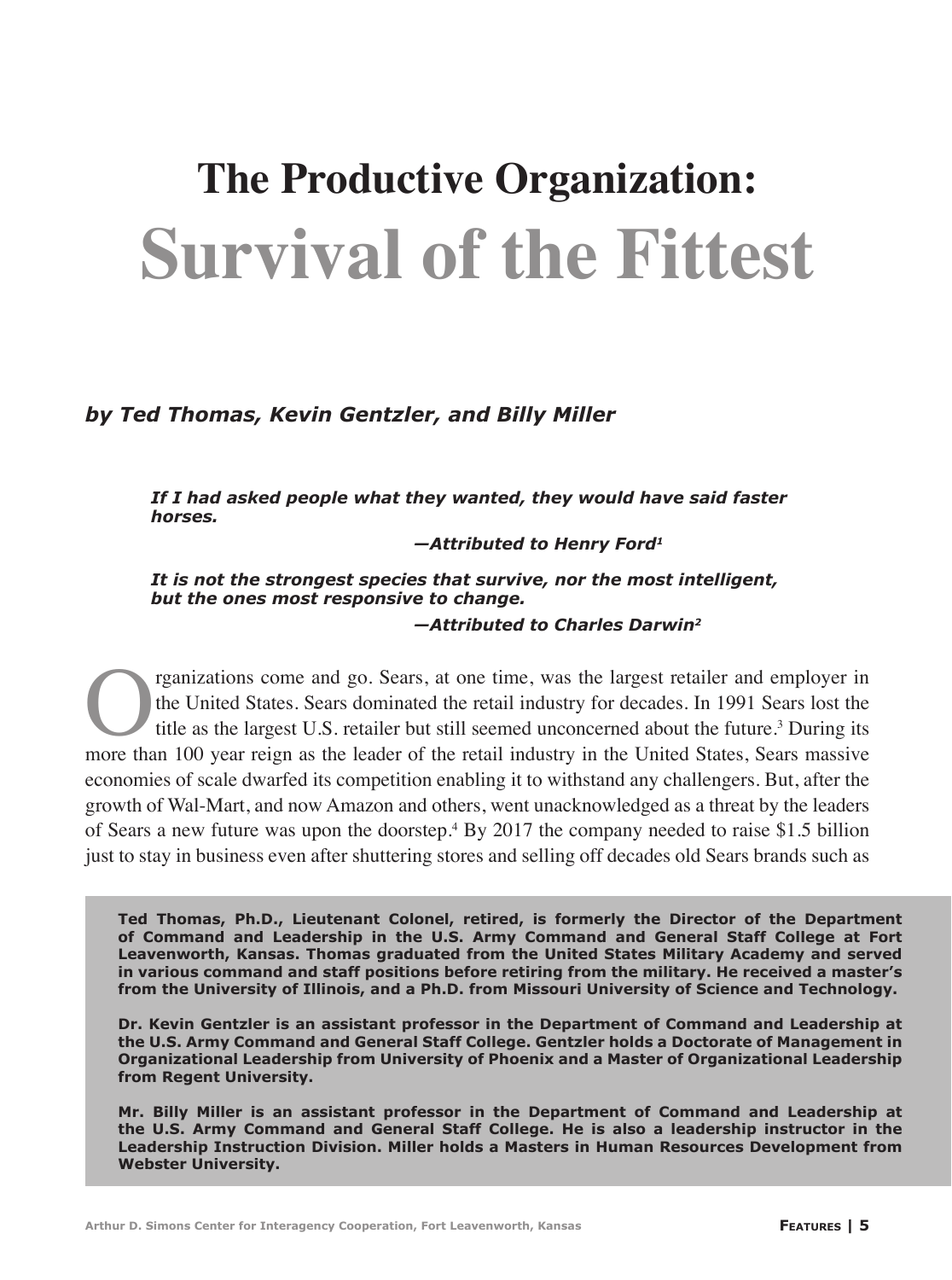Craftsmen tools.<sup>5</sup> Between 2010 and 2019 Sears lost \$1 billion annually. $6,7$ 

Eddie Lampert, the billionaire hedge fund manager became majority owner of Kmart, combined Kmart with Sears in 2005 to create the largest retail merger of its time. His goal was to better compete with Walmart and Home Depot and keep Sears competitive within the changing retail industry. Part of Lampert's change plan was to turn Sears and Kmart into a tech company to compete with upstarts and other rapidly growing companies. Instead of turning the business around, he secluded himself from the rank and file, took briefings over video teleconferences, would not invest in the company's core brands, and developed a vision and direction that neither customers nor employees believed in. In only a few short years Sears, a 100+ year old icon of America and long time industry leader, came to a breaking point. Sears leaders failed to efficiently and effectively respond to challengers, changes in the marketplace and correct an errant and failing strategy. These missteps eventually pushed the company to bankruptcy and the complete downfall of the one-time king of retail.<sup>8</sup>

## **To last, to thrive, and succeed organizations must be both efficient and effective.**

To last, to thrive, and succeed organizations must be both efficient and effective. An emphasis on one or the other without balance eventually leads to failure. We propose a model to help leaders develop organizations that stay effective and efficient, while recognizing threats from other institutions within the business environment. All organizations, whether business, government, or military, must see and respond to threats through learning processes while concurrently affecting timely and accurate change. We define both efficiency and effectiveness, present a model relating the two, and discuss the need to establish a culture of learning to change at a level sufficient to stay ahead of the competition or defeat an adversary.

## **Efficiency and Effectiveness**

Efficiency focuses on doing things better, faster, and cheaper. It is measured in time, effort, money, and resources. As Peter Drucker, the founder of modern management, once said, efficiency is "concerned with doing things right"9, 10 by looking inward at the organization to improve its costs, processes, programs, and routines. Efficient organizations concern themselves with incremental changes to improve what the organization is already doing. However, even the most efficient organization will not survive if the leaders are doing the wrong things. Dr. Stephen Covey uses an analogy of a ladder to describe organizational efficiency. If the people in the organization are climbing the wrong ladder or the ladder is leaning against the wrong wall, they can maximize their speed in getting up the ladder while being very busy and very efficient, but the journey only ends at the wrong place faster.<sup>11</sup>

Effectiveness focuses on the long term strategy.<sup>12</sup> Most people measure effectiveness by the end results. Drucker made an important distinction when he said, effectiveness is concerned with "doing the right things," instead of doing things right.<sup>13</sup> From our perspective, an external focus on threats and opportunities is the primary idea of effectiveness. Leaders anticipate the future to influence the direction of the organization. Effectiveness is concerned with having the ladder leaning against the right wall.

However, even the most effective organization fails if its opponents copy the effective organization's ideas and do it more efficiently. In July of 2018, journalist Shane Harris reported on attempts by Chinese and Russian companies to steal proprietary information and use it to improve their countries' production capacities and capabilities. In effect,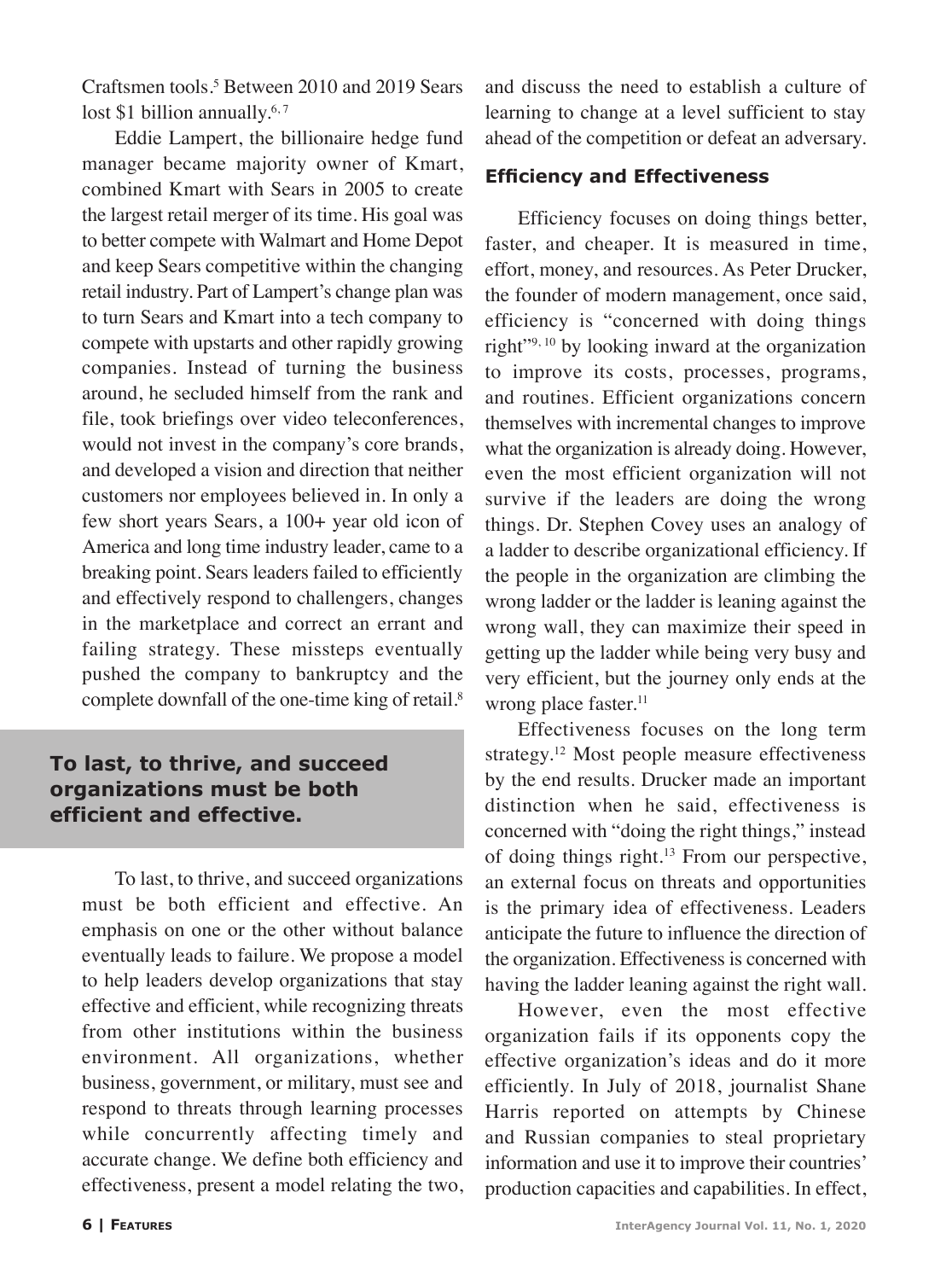

**Figure 1. The Importance of Efficiency and Effectiveness in Organizational Culture**

these countries became more efficient and effective by reducing or eliminating research and development time and costs, and by adopting newer and better technology. Both countries used this stolen information to boost their economies and grab market shares from the U.S. and other countries. Iran also targets U.S. firms to steal information on missile and space programs, seeking sensitive military technology to help them create their own weapons.<sup>14</sup>

We contend that survival of an organization depends on understanding the relationship between efficiency and effectiveness. Graphing efficiency and effectiveness on an x-y axis creates a four quadrant figure. The efficiency axis includes programs, processes, stability, and management. The effective axis concerns vision, disruption, people, and leadership. Efficiency is more oriented toward quantifiable, measurable, and predictable items, the "science of management." Effectiveness is directed towards the assessment of organizational matters that are qualitative in nature, the "art of leadership."

Efficiency and effectiveness reflect ideas in Craig Christensen's book, *The Innovator's Dilemma*. The question for organizational leaders is whether to take a short-term or longterm perspective. In the short-term, improving existing products and maintaining current income streams keeps customers happy and makes the organization efficient. Taking a longterm perspective increases the risk of losing customers and money by pursuing disruptive technologies that appeal to a different market or a smaller niche market. These disruptive technologies potentially improve effectiveness and take over the existing market.<sup>15</sup> Becoming more efficient seems the safer route, but it can lead to failure.

The graph shown in Figure 1 reviews a number of organizational case studies. The studies identified commonalities between organizations concerning efficiency from a managerial perspective and effectiveness from a leadership perspective. They determined what happens to an organization if both elements are, or are not, part of the organizational culture.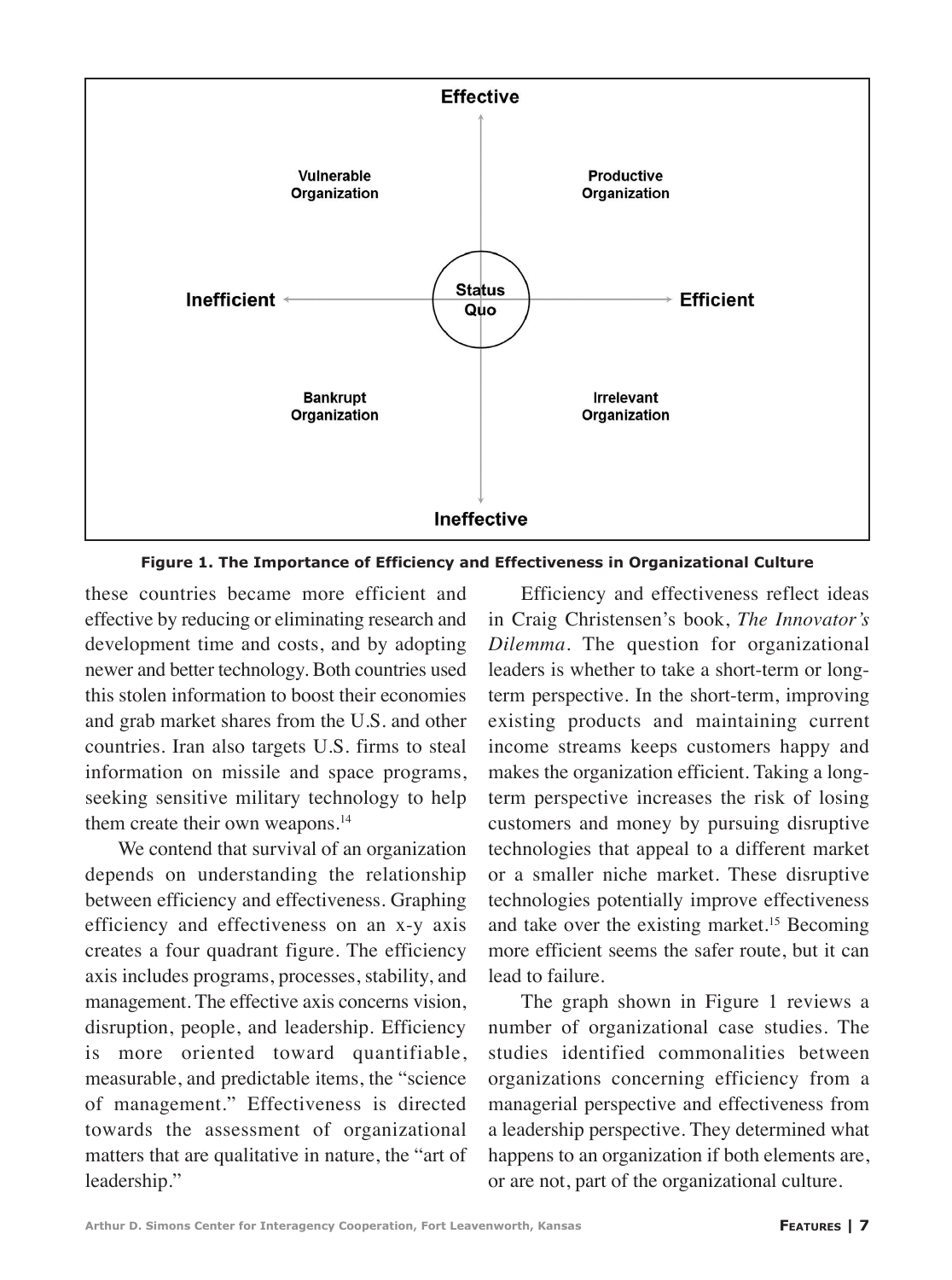The graph places efficiency and effectiveness on opposing axes and describes the presence of each element in the organization as either high or low. The upper right quadrant indicates an organization that is efficient and effective. Found in this area of the chart is the *productive organization.* To survive in a changing and volatile environment, productive organizations must be both efficient and effective. To thrive in a competitive environment, leaders must

# **...an organization that is effective but inefficient...[is] a** *vulnerable organization***.**

focus their efforts on improving current products and processes, seeking better quality, reducing costs, gaining a larger market share through pricing strategies, or timely delivery to customers. Organizational leaders operating in a business context need to anticipate market changes. Government and military leaders must anticipate changes in the political or operational environment. Both groups must take chances on new, disruptive technologies and methods to improve effectiveness within the respective spheres of influence or operations. Even the best leaders and companies are not always highly successful, but do have enough success to stay productive and competitive. Companies determine their destiny by how they respond to market changes and threats. Organizations that don't respond or respond incorrectly to these changes allow others to determine their fate.

Google, Amazon, and Apple are examples of productive companies. Each had failures in product launches, but their successes far outweigh their disasters. As Jeff Bezos, the founder and chief executive officer of Amazon said, "You need to be making big, noticeable failures. The great thing is that, when you take this approach, a small number of winners pay for dozens, hundreds of failures, and so every single

important thing we've done has taken a lot of risk, risk-taking, perseverance, guts, and some have worked out. Most of them have not."<sup>16</sup> Amazon, as a company, is a master at making the small changes to make things cheaper, better, and faster; more importantly, they constantly look for disruptive marketing approaches to force other companies to adapt or fail.

The upper left quadrant describes an organization that is effective but inefficient, which creates a *vulnerable organization*. If an organization does not take advantage of new technology, or a competitor steals the idea and improves efficiency in production and marketing, the original company loses to its competitors. Based on still employing outdated paradigms, the original innovator, though ahead of its peers in development, is vulnerable to outside threats and market changes. The organization may have the correct concept and leads at the turn, but loses the race because of a failure to see the future clearly and runs into a hazard instead of staying on course. By inventing the digital camera and failing to see the importance of the concept in future applications Kodak empitomoizes the vulnerable organization.

Kodak pioneered many fields with numerous different patents. They introduced the first camera over a century ago, but the digital camera, which its engineers invented in 1975, put Kodak out of business because of the failure of leaders to recognize the potential of digital photography and adequately market the product. The leaders failed to pursue digital photography because it threatened Kodak's dominance of the lucrative film business. Digital cameras threatened Kodak's primary income stream of selling film and other products. Pursuing digital technology required a change in paradigms and reduced profits in the transition years. "Like many other companies on the East Coast, Kodak has been phenomenal in research and patents and not so good commercializing things…"17 Kodak effectively innovated but did not effectively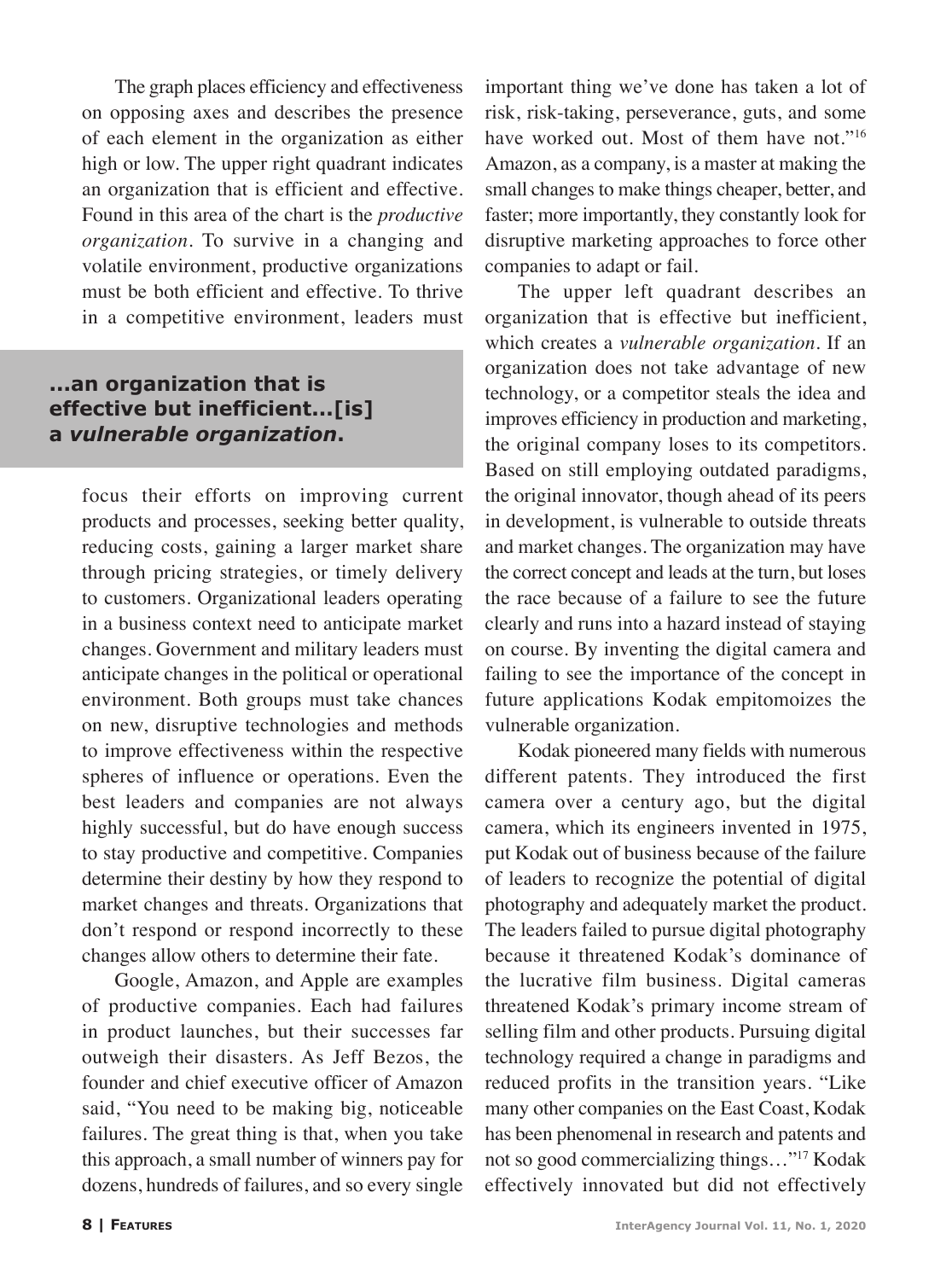market their innovations. Kodak's leaders did not want to disrupt their existing business model. Instead, they allowed other companies to disrupt the industry and ultimately forced Kodak to lose dominance.

The lower right quadrant—efficient but ineffective—illustrates an "irrelevant" organization. This is an organization that technology passed by. An irrelevant organization continues working on building a better typewriter, floppy disk, or DVD when the technology moved to laptop PCs and cloud-based solutions. When an organization's leadership has no vision, the organization becomes complacent and focuses on keeping its current customer base happy by making existing technology better, faster, and cheaper. These organizations become are irrelevant as new, disruptive, and/or emerging technologies and innovative products upend the status quo and put them out of business.

Blockbuster is a prime example of a company dedicated to an income stream that dried up and left them bankrupt. Reed Hastings, the founder of Netflix, originally went to the CEO of Blockbuster to develop a partnership. Blockbuster dominated the marketplace with thousands of retail locations and millions of customers. They could not see a need to try something different, especially when that something threatened their current sources of revenue. Six years before filing bankruptcy, the CEO of Blockbuster realized Netflix was a threat to his business and tried to change the model to reflect more of what Netflix was doing. Blockbuster dropped late fees, a major source of income, and invested in digital platforms to reach customers, imitating Netflix. This caused a lag in profits and led to the firing of the Blockbuster CEO. The new Blockbuster CEO went back to an efficiency model to increase profitability. Five years later, Blockbuster declared bankruptcy. "The irony is that Blockbuster failed because its leadership had built a well-oiled operational machine. It was a very tight network that could execute with extreme efficiency, but poorly suited to let in new information."<sup>18</sup> Blockbuster was one of many companies with very efficient operations, but no vision of the future. Without a vision, Blockbuster became irrelevant when other companies disrupted their business.

The last quadrant reflects the inefficient and ineffective organization, this is the *bankrupt organization or* one which will soon fail. Many organizations lie on the dust heap of history because of poor leadership, poor management, and a culture resistant to change. As competitors move forward, the "inefficient and ineffective organization" remains complacent, stuck in their paradigms of past success, unable to visualize progress.

# **...efficient but ineffective illustrates an "irrelevant" organization.**

Sears is an example of a company with poor leadership, poor management, and a culture resistant to change. When Sears merged with Kmart in 2005, they had 3,500 stores, and 14 years later they are now below 900. In six years, they lost \$10 billion. Their CEO, "thought he could turn around both companies simply by cutting costs and selling the real estate where underperforming stores were located."19 He focused on efficiency by merging the two troubled retailers to cut costs and redundancies. Sears cut costs by ignoring infrastructure and ending up having stores with leaking roofs, cracked floors, and empty floor space where products should be. The CEO's vision was to turn Sears into a fast-growing tech company, similar to Apple or Microsoft. The employees did not believe in the CEO's vision and neither did their vendors, who canceled orders while their customer base turned elsewhere to shop.20 Sears failed to become more efficient or more effective, and filed for bankruptcy in October 2018.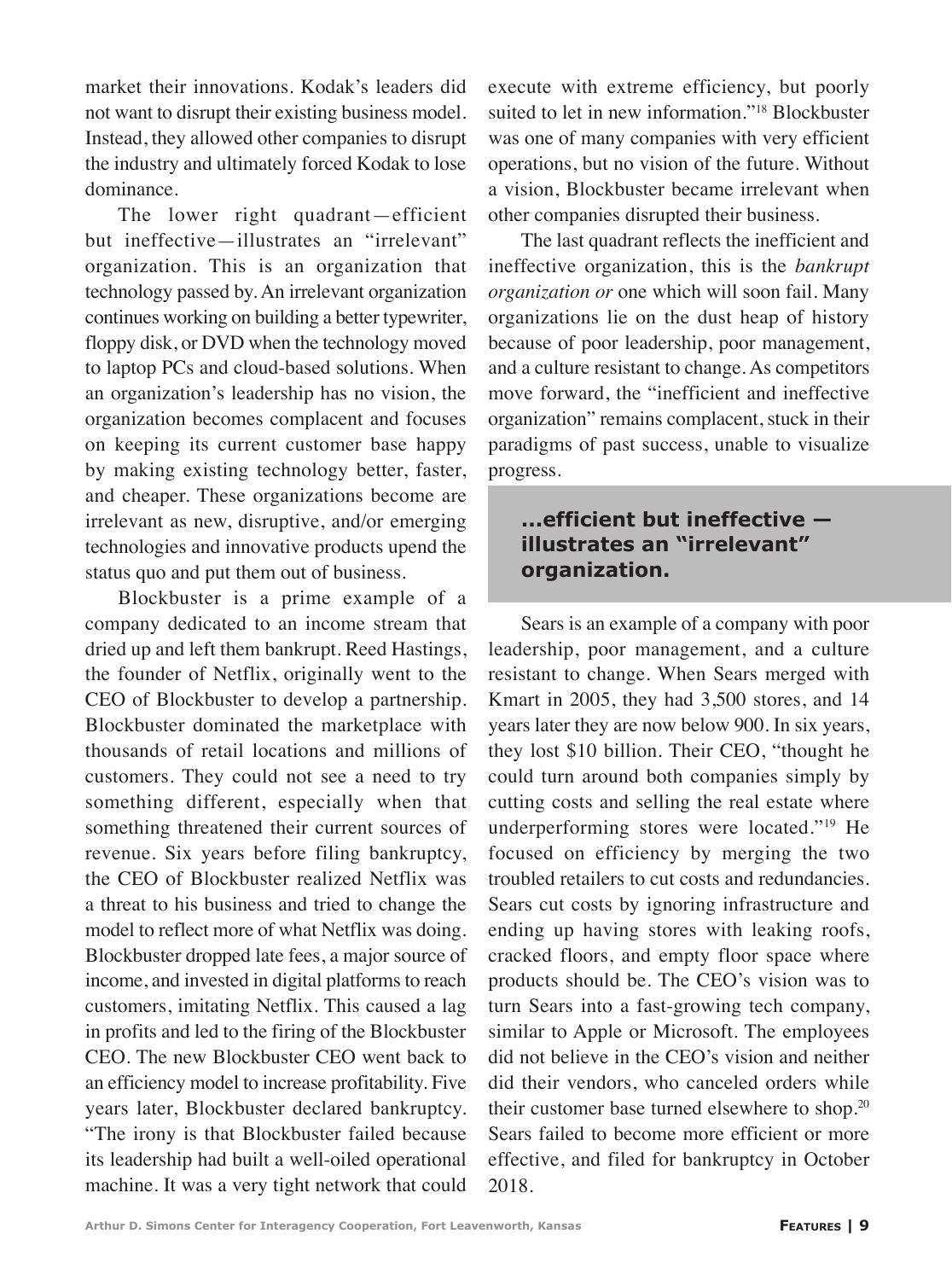

**Figure 2. Moving Outside the Comfort Zone to Affect Positive Change**

If the intersection of the lines in Figure 2 represents the current state of the organization, then over time, that intersection must move up and to the right as the environment becomes more efficient and effective. Conversely, organizations that do not change with the times and are comfortable with the status quo drift into one of the other quadrants. If they fail to change, they remain in their comfort zone where the income stream is secure. There is no growth and the organization goes out of business. If they change in one dimension only, such as in becoming more efficient or more effective, but not both, then the organization becomes vulnerable or irrelevant, and eventually drifts into bankruptcy. An organization focusing on effectiveness may have great vision and leadership, but will be overcome by others who are more efficient. Organizations that focus on efficiency without a good organizational vision and the associated direction become obsolete and irrelevant as they continue to improve old, outmoded ways of doing things. The end state for both is closed locations and out-of-work

employees.

#### **Change**

What keeps organizations from becoming more effective and efficient? Resistance to change is a leading cause and occurs when a leader challenges the comfort of the group. Complacency, fear, worry that change causes more work or possibly makes their job obsolete are all common concerns. People usually prefer the security of the status quo rather than the unknowns of change which require them to move from their comfort zones and increase personal risk.

Leadership involves changing behaviors.<sup>21</sup> Often, the members of the organization cannot see a need for change, have no belief in the proposed change, or do not buy-in to the change and may subtly try to subvert the change. People are comfortable performing familiar tasks. Moving people from their comfort zone creates unknowns, risks, and elicits fear. There is an unwritten assumption of what worked in the past will continue to work in the future. Developing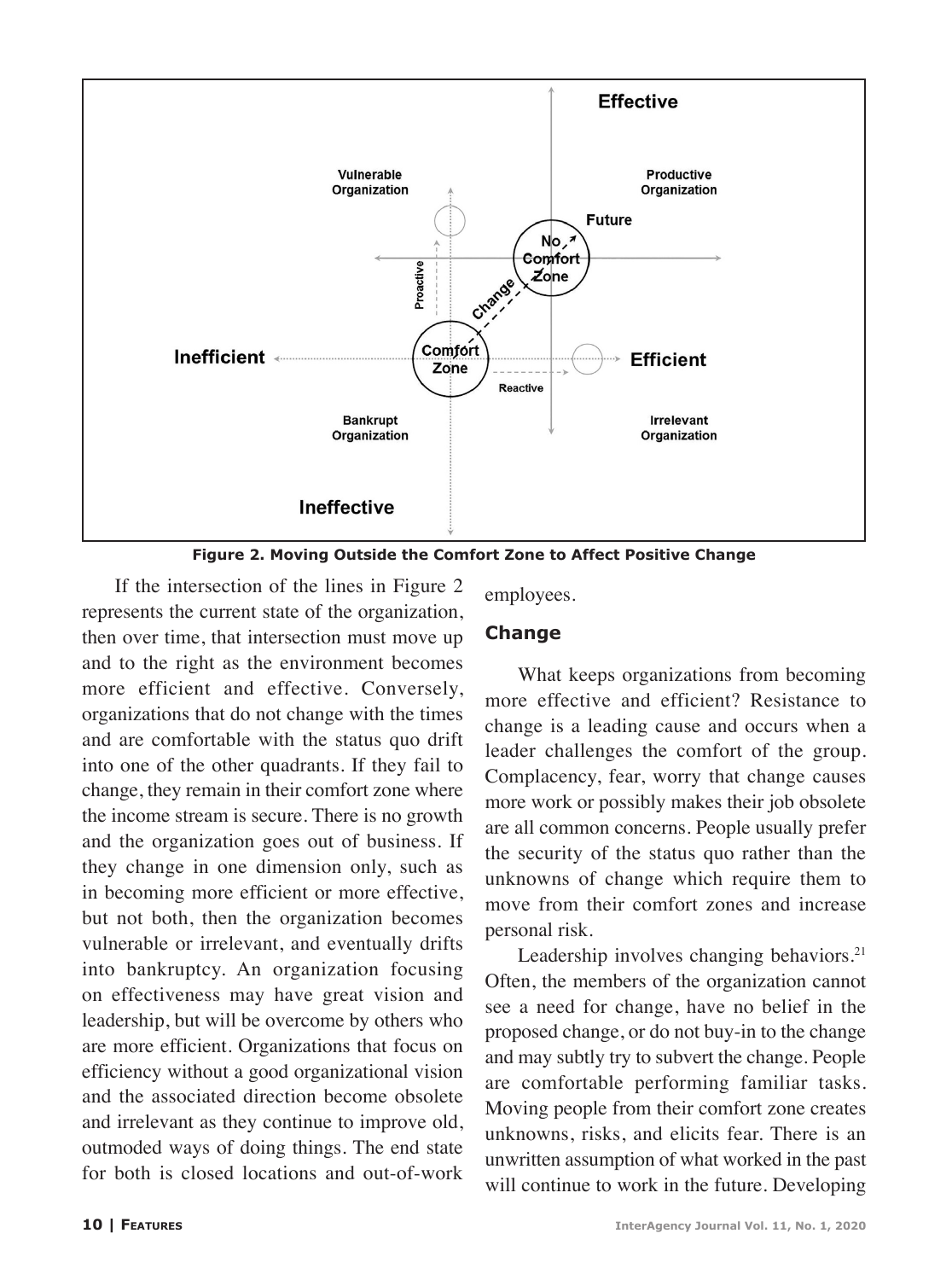an effective, efficient organization takes a strong, visionary leader to overcome natural resistance to change.

Resistance to change is natural and pervasive in organizations. Overcoming this resistance requires enough dissatisfaction with the status quo to make the struggles and effort associated with change worthwhile. Successfully changing an organization requires a vision of what the change will bring and a plan to accomplish it. Without these elements, the leader may attempt to simply force the change. Without member commitment, it may only last long enough for the members of the organization to subvert the change initiative and cause it to fail. Another factor that influences the acceptance of change is complacency.

The Beer's Model gives a partial explanation of how to make lasting change happen. While this model is written as a formula, C (change)  $= D$  (dissatisfaction) x M (vision) x P (plan) > R (resistance), it is not mathematical. There are no change units or vision units to multiply, but it does relate critical components needed for change to occur. The model's formula suggests that for change to occur there must be enough dissatisfaction with the status quo, accompanied by a vision or desirable future state, and a plan to achieve the change to overcome the natural resistance to change that exists in any organization.<sup>22</sup>

Michael Beer is not the only author to recognize the difficulty of overcoming the seeming overwhelming inertia of the status quo and complacency. John Kotter dedicated a chapter in his book *Leading Change*, 23 and later an entire book, *A Sense of Urgency*, to overcoming the resistance to change. Individual change is difficult, but organizational change is a monumental challenge. Due to the difficulty of organizational change, leaders must take an active role in the process. Leaders must reduce resistance to change and engender commitment from the organization's members to overcome

complacency.24 Authors Ron Heifetz and Marty Linsky said leadership is disappointing people at a rate they can handle.<sup>25</sup> In other words, leadership overcomes complacency to create change in a manner and a rate that followers accept.

### **Learning Organization**

Becoming a learning organization is one antidote to ineffectiveness. Learning organizations (LO) exist to solve an existing problem, contend with competitors, improve the product delivered by the organization, or meet a newly identified need.<sup>26, 27</sup> An effective LO culture requires both leaders and followers to take part in the learning. Leaders in an LO encourage members to take time to reflect on events or experiences and make meaning from that reflection.28 Reflection is central to one's ability to learn and grow in skills and abilities. Members of an LO must see their leaders as willing to adapt to and adopt the new knowledge created, resulting in wide acceptance of change.29 Leaders must also contribute to the development of an LO culture through communicating a shared vision or understanding the necessity of becoming an LO.<sup>30</sup>

In a true LO, learning occurs at three levels: individual, team, and total organization. $31$ Individual members of organizations must turn their personal or tacit knowledge, into useful information that is important to improving or developing his or her own expertise or abilities. Teams should learn collectively through meaningful work and share new knowledge between teams. Finally, the entire organization must collect information and distribute it effectively to develop shared understanding. Individuals and teams use shared understanding to develop new methods or processes, which improve both efficiency and effectiveness and lead to improved productivity in the field or market of that organization.

An LO is led by an individual or group of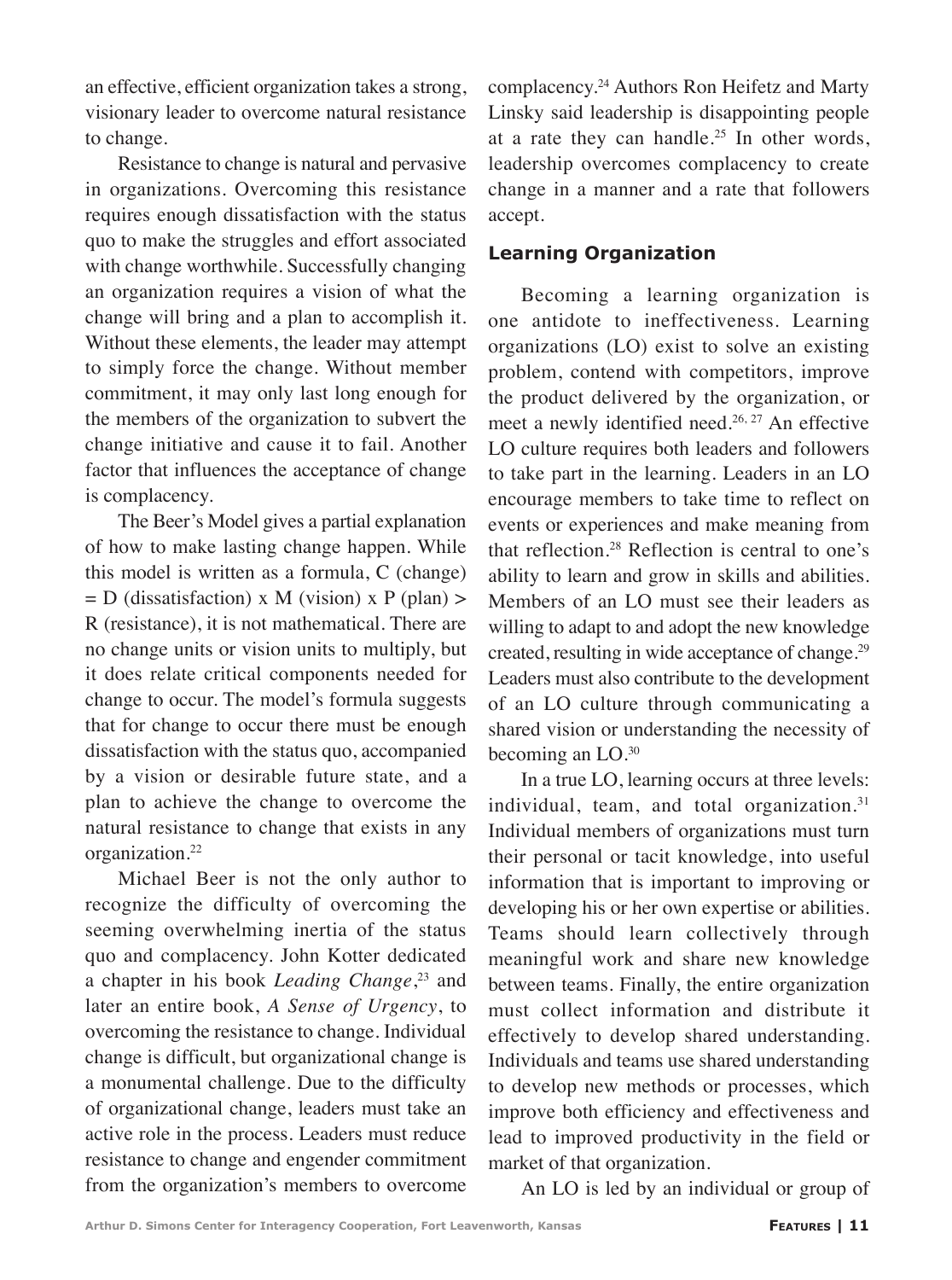leaders who accept the importance of learning to stay relevant.<sup>32</sup> These leaders develop a culture that values learning or incorporates the importance of learning into the beliefs and the underlying assumptions of the organization. When culture is infused with the importance of learning by individuals, teams, and the entire organization, a supportive climate materializes and freedom to change becomes the custom. This customary climate in the LO is conducive to a free exchange of ideas, to candor and dialogue.<sup>33</sup> Individual members working in this environment take tacit knowledge and make it explicit knowledge for their team or teams. The team, armed with new knowledge, shares it across the entire organization, or with other teams that may benefit from the knowledge, ultimately helping to achieve the organizational vision and make desired improvements.

# **If the leaders are complacent about learning, it is likely the members are complacent too.**

LO processes benefit the organization by enabling continuous improvement and change within necessary areas, increasing relevancy in the market, or rapid responses to competitor changes. For the organization to truly benefit from the LO processes, the leaders must develop a systems approach to the input, transfer, and retrieval of information that enables and encourages using established learning processes which become an extension of the organizational culture.34 If the system is not easy to use and readily available or does not meet the expected level of value of the individual, then organizational members avoid or neglect the system, which reduces the effectiveness of learning and results in decreased efficiencies across the organization.

One aspect of success in change efforts is unlearning. For more efficient and effective organizations, members and teams must unlearn

the things that prevent improvement or decrease flexibility and stand in the way of adaptation to changing environments and competition. Often, new ways of doing things and changing market conditions necessitate learning new methods and procedures to continue the ongoing work. Sometimes old beliefs and values are no longer accurate or necessary and must be unlearned or replaced. At other times the operational environment changes with such quickness and depth, the underlying assumptions become invalid. When this occurs simply changing methods or processes is ineffective. New underlying assumptions must be developed based on the changed environment. In situations such as these, learning requires new ways of thinking about the problems. Existing mental models or paradigms no longer represent reality and when used result in poor decisions and judgment reducing the organization's ability to efficiently and effectively respond to the situation. Unless the organization establishes a climate and culture that allows for change, innovation, and adaptation, they fall behind the competition and become bankrupt or irrelevant.

Complacency is a confounding factor in organizational life. If the leaders are complacent about learning, it is likely the members are complacent too. Complacency of leaders results in mismanagement or missed opportunities.<sup>35</sup> Complacency among the members at the lower organizational levels results in reduced efficiencies in production or outdated methods and processes. Even worse, complacency contributes to decreased safety, injuries, and death. Complacency is a key identifier of an organizational climate or culture that is not supportive of learning.<sup>36</sup> Complacency has no place in a learning organization or in a productive one. It is the leader's job to eliminate complacency, even when it is uncomfortable for the leader and the member. There has to be a level of discomfort to encourage people to grow and organizations to change. It is said there is no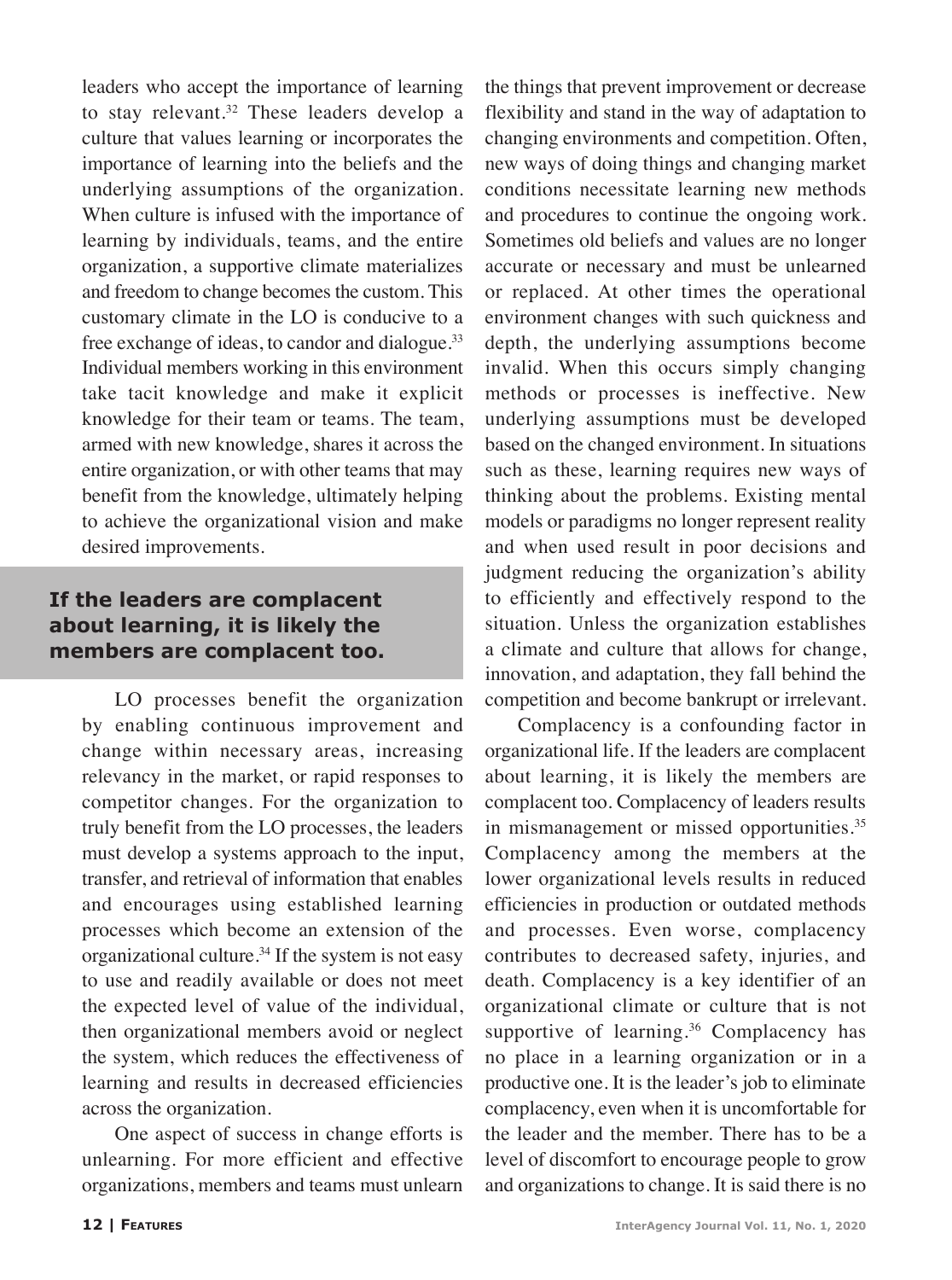growth in the comfort zone and no comfort in the growth zone. LO processes and concepts contribute to developing a growth zone that is an area of comfort if led correctly.

## **Conclusion**

Leaders focused on both doing the right things (effectiveness) and doing things right (efficiency) are necessary to survive in today's volatile and turbulent market. Only agile and adaptive companies who change quicker than their competitors and adversaries have the resiliency to survive. Leaders need to recognize the seeds of their organization's destruction lies in success, due to the resulting complacency and concentration on efficiency. Successful companies are vulnerable to new upstarts with a vision that disrupts and changes the industry. In our increasingly automated world, the intersection of efficiency and effectiveness is shifting up and to the right quicker and quicker. Efficiency to adapt and effectiveness to innovate are both key to an organization's survival in today's world. *IAJ*

## **Notes**

1 "My Customers Would Have Asked for a Faster Horse," *Quote Investigator*, https://quoteinvestigator. com/2011/07/28/ford-faster-horse, accessed 9 October 2018.

2 "It Is Not the Stronges of the Species that Survives but the Most Adaptable," *Quote Investigator*, https://quoteinvestigator.com/2014/05/04/adapt, accessed 10 October 2018.

3 Geoff Colvin, "Why Sears Failed," *Fortune*, http://fortune.com/2016/12/09/why-sears-failed, accessed September 14, 2018.

4 Haley Peterson, "Inside Sears' death spiral: How an iconic American brand has been driven to the edge of bankruptcy," *Business Insider*, 8 January 2017, https://www.businessinsider.com/sears-failing-storesclosing-edward-lampert-bankruptcy-chances-2017-1, accessed 3 October 2018.

5 Ibid.

6 Geoff Colvin, "Why Sears Failed," *Fortune*, http://fortune.com/2016/12/09/why-sears-failed, accessed September 14, 2018.

7 Haley Peterson, "Inside Sears' death spiral: How an iconic American brand has been driven to the edge of bankruptcy," *Business Insider*, 8 January 2017, https://www.businessinsider.com/sears-failing-storesclosing-edward-lampert-bankruptcy-chances-2017-1, accessed 3 October 2018.

8 Ibid.

9 Steve Denning, "The Best Of Peter Drucker". Forbes, accessed 18 October 2018.

10 Peter F. Drucker, *People and Performance: the Best of Peter Drucker on Management*, New York: Harper & Row, 1977, p. 33.

11 Stephen R. Covey, *The 7 Habits of Highly Effective People*, New York: Simon & Schuster, 1989, p. 98.

12 Sean Surbhi, "Difference Between Efficiency and Effectiveness," *Key Differences*, 23 May 2015, https://keydifferences.com/difference-between-efficiency-and-effectiveness.html, accessed 12 September 2018.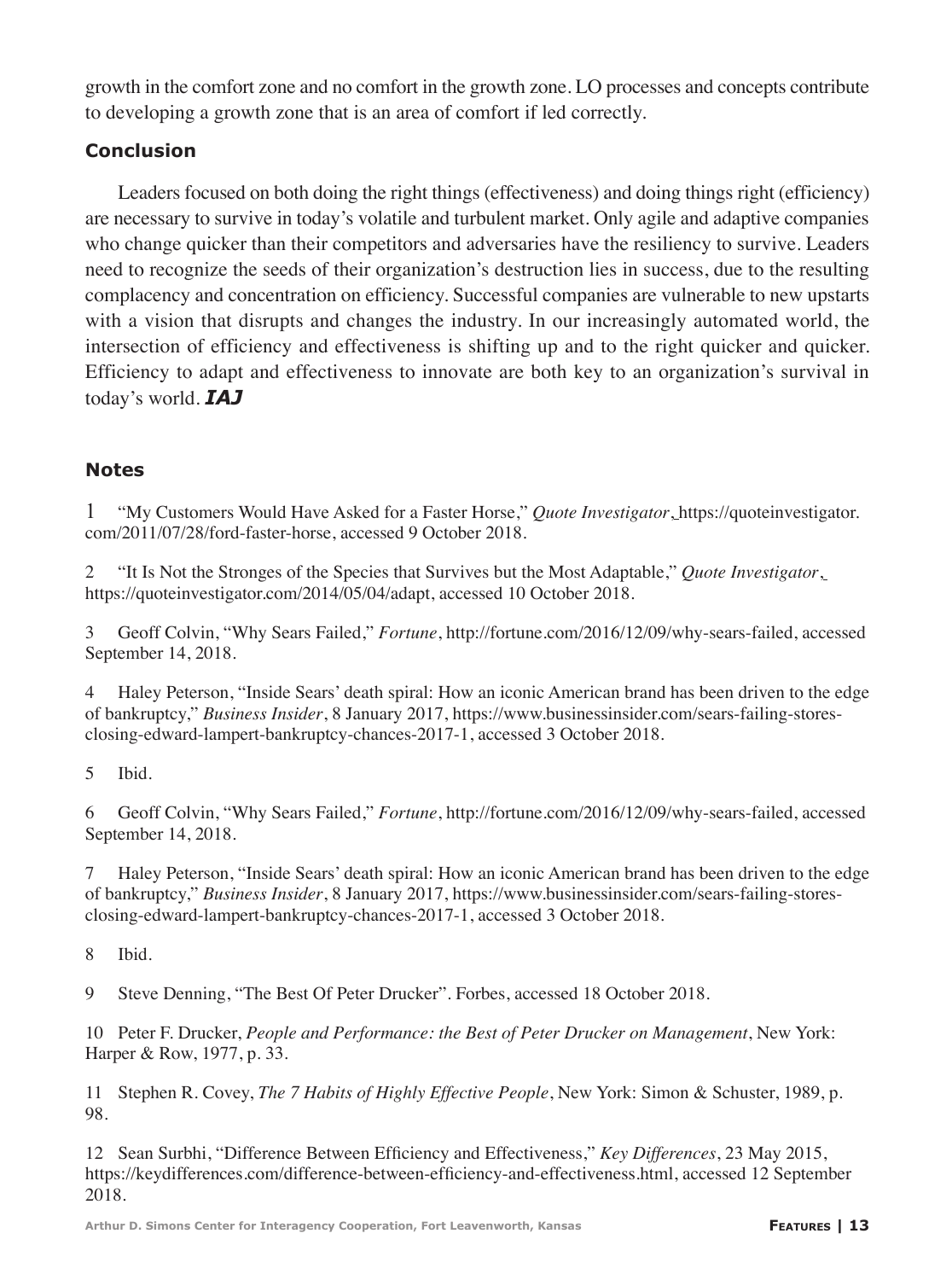13 Drucker, *People and Performance: the Best of Peter Drucker on Management*, p. 33.

14 Shane Harris, "Chinese theft continues in cyberspace as new threats emerge, U.S. intelligence officials warn," *The Washington Post*, 26 July 2018, https://www.washingtonpost.com/world/ national-security/chinese-theft-continues-in-cyberspace-as-new-threats-emerge-us-intelligenceofficials-warn/2018/07/26/7af698ae-90cc-11e8-9b0d-749fb254bc3d\_story.html?noredirect=on&utm\_ term=.94df3c1fdb0f, accessed 10 September 2018.

15 Clayton Christensen and Michael E. Raynor, *The Innovator's Solution: Creating and Sustaining Successful Growth*, Boston, MA: Harvard Business School Press, 2003, p. 43-45.

16 Eric Whiteside, "7 Worst Products Amazon Ever Had," *Investopedia*, 4 September 2018, https:// www.investopedia.com/articles/company-insights/092016/7-worst-products-amazon-ever-had-amzn.asp, accessed 26 September 2018.

17 Dawn McCarty and Beth Jinks, "Kodak Files for Bankruptcy as Digital Era Spells End to Film," *Bloomberg*, 19 January 2012, http://cc.bingj.com/cache.aspx?q=eastman+kodak+bankruptcy+2012&d=489 7922389838877&mkt=en-US&setlang=en-US&w=wQY6jZu\_fOuzUW0va\_nXo97fNywV8\_0b, accessed 2 October 2018.

18 Greg Satell, "A Look Back At Why Blockbuster Really Failed And Why It Didn't Have To," *Forbes*, 5 September 2014, https://www.forbes.com/sites/gregsatell/2014/09/05/a-look-back-at-why-blockbusterreally-failed-and-why-it-didnt-have-to/#323c4fb41d64, accessed 2 October 2018.

19 Chris Isidore, "Here's what's killing Sears," *CNN Money*, 12 February 2018, https://money.cnn. com/2018/02/12/news/companies/sears-downfall/index.html, accessed 3 October 2018.

20 Hayley Peterson, "Inside Sears' death spiral: How an iconic American brand has been driven to the edge of bankruptcy," *Business Insider*, 8 January 2017, https://www.businessinsider.com/sears-failingstores-closing-edward-lampert-bankruptcy-chances-2017-1, accessed 3 October 2018.

21 Alan Deutschman, "Change or Die," *Fast Company*, 1 May 2005, https://www.fastcompany. com/52717/change-or-die, accessed 20 February 2019.

22 Michael Beer, "Leading Change." Harvard Business School Background Note 488-037, January 1988, Revised January 20017.

23 John P. Kotter, *Leading Change*, Boston: Harvard Business School Press, 2012, p. 17-53.

24 John P. Kotter, *A Sense of Urgency,* Boston: Harvard Business School Press, p. 20-46.

25 Martin Linsky and Ronald Heifetz, *Leadership on the Line: Staying Alive through the Dangers of Leading*, Boston: Harvard Business School Press, 2002, p. 12.

26 Karen F. Marsick and Victoria J.Watkins, "The Learning Organization: An Integrative Vision for HRD.," *Human Resource Development Quarterly* 5, no. 4, 1994: p. 353–60, doi:10.1002/hrdq.3920050406

27 Peter M. Senge, *The Fifth Discipline: The Art and Practice of the Learning Organization*, 1st ed. New York: Doubleday/Currency, 1990, p. 3-16.

28 David A. Garvin, "Building a Learning Organization," *Harvard Business Review* 71, no. 4, 1993: p.78–91.

29 Edgar H. Schein, *Organizational Culture and Leadership*, San Francisco: Jossey-Bass, 2010, p.374- 383.